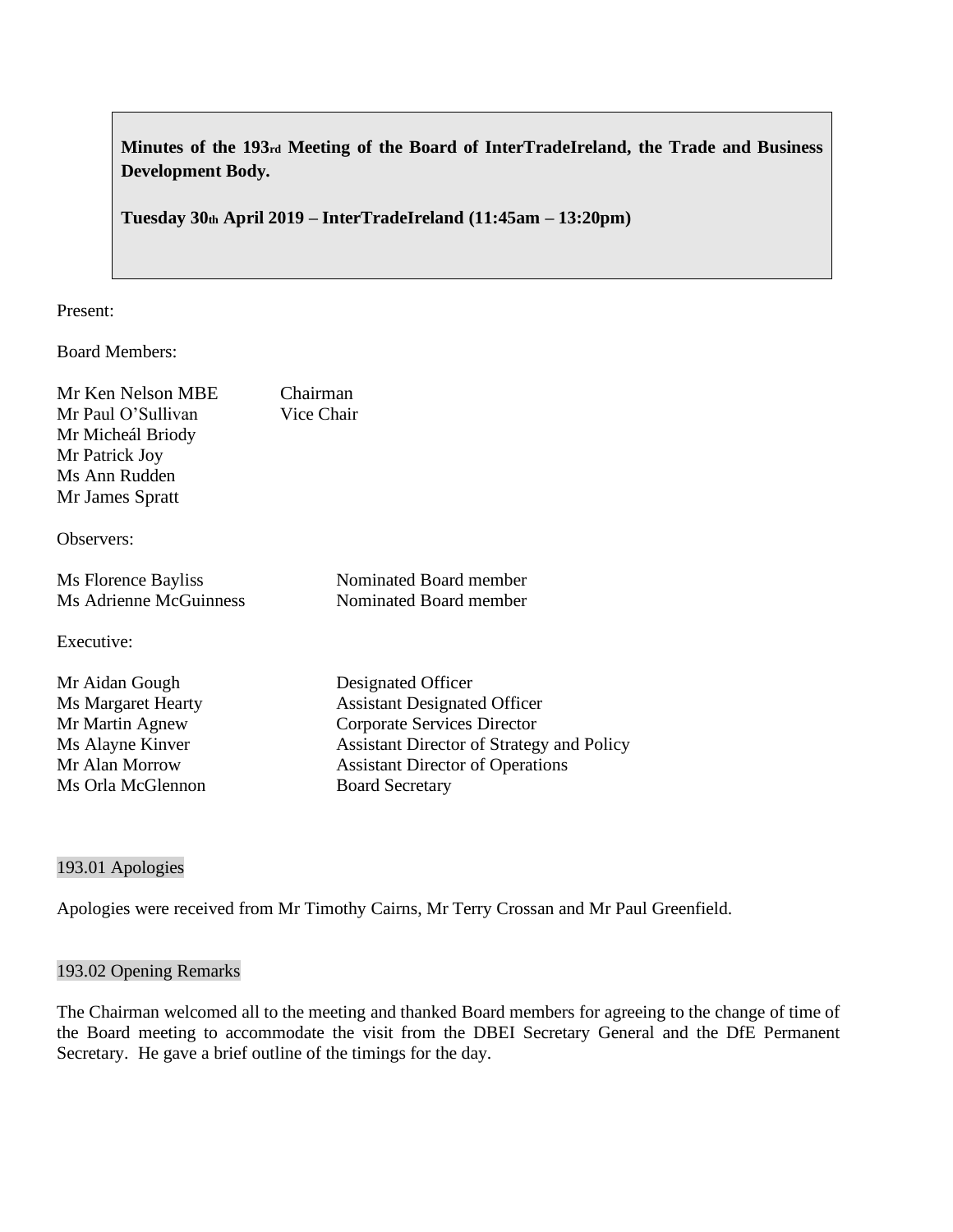### 193.03 Conflict of Interest

The Chairman asked members to declare any conflicts of interest relating to today's agenda. Mr Nelson declared a potential conflict of interest arising from his position as CEO of LEDCOM, which is a member organisation of Enterprise Northern Ireland and is involved in the delivery of the Co-Innovate programme. Mr Briody also declared a potential conflict of interest arising from his position as CEO of Silver Hill Foods who are participants on the Co-Innovate programme. Ms Ann Rudden declared a potential conflict of interest arising from her position as founder and MD of Áine Hand Made Chocolates who are participants on the Co-Innovate programme.

No other conflicts were declared.

### 193.04 Approval and Authorisation of the 26th March 2019 Board Minutes

The minutes of the  $26th$  March 2019 Board meeting were agreed as a true record of the meeting and were approved by the Board and authorised by the Chairman.

### 193.05 Matters Arising

Mr Gough advised that all matters arising from the March 2019 Board meeting have been addressed. Mr Agnew circulated a paper on the Body's current funding arrangements.

## 193.06 Chairman's Business

The Chairman advised that he had recently attended a dinner in Dublin Castle with the Taoiseach and Ms Nancy Pelosi, Speaker of the United States House of Representatives. He reported that he had the opportunity to meet with Minister Humphreys and other senior officials including Mr Paddy Harte, Chairman of the International Fund for Ireland.

The Chairman reminded Board members if they wished to review and update their bios for the InterTradeIreland website and 2018 Annual Report to advise the Board Secretary by Tuesday 14th May 2019.

#### 193.07 Designated Officer Report

Mr Gough informed the Board that the Body had been extremely busy, particularly in the week leading up to the 12th April in preparation for a potential No Deal Brexit. He reported that the Body was fully prepared to respond to an increase in enquiries and staff had displayed a high level of flexibility and support at this time. The Body will continue to assist businesses prepare for any new trading relationships. The Board noted their appreciation of the flexibility and support of staff in ensuring the Body was fully prepared for a No Deal Brexit.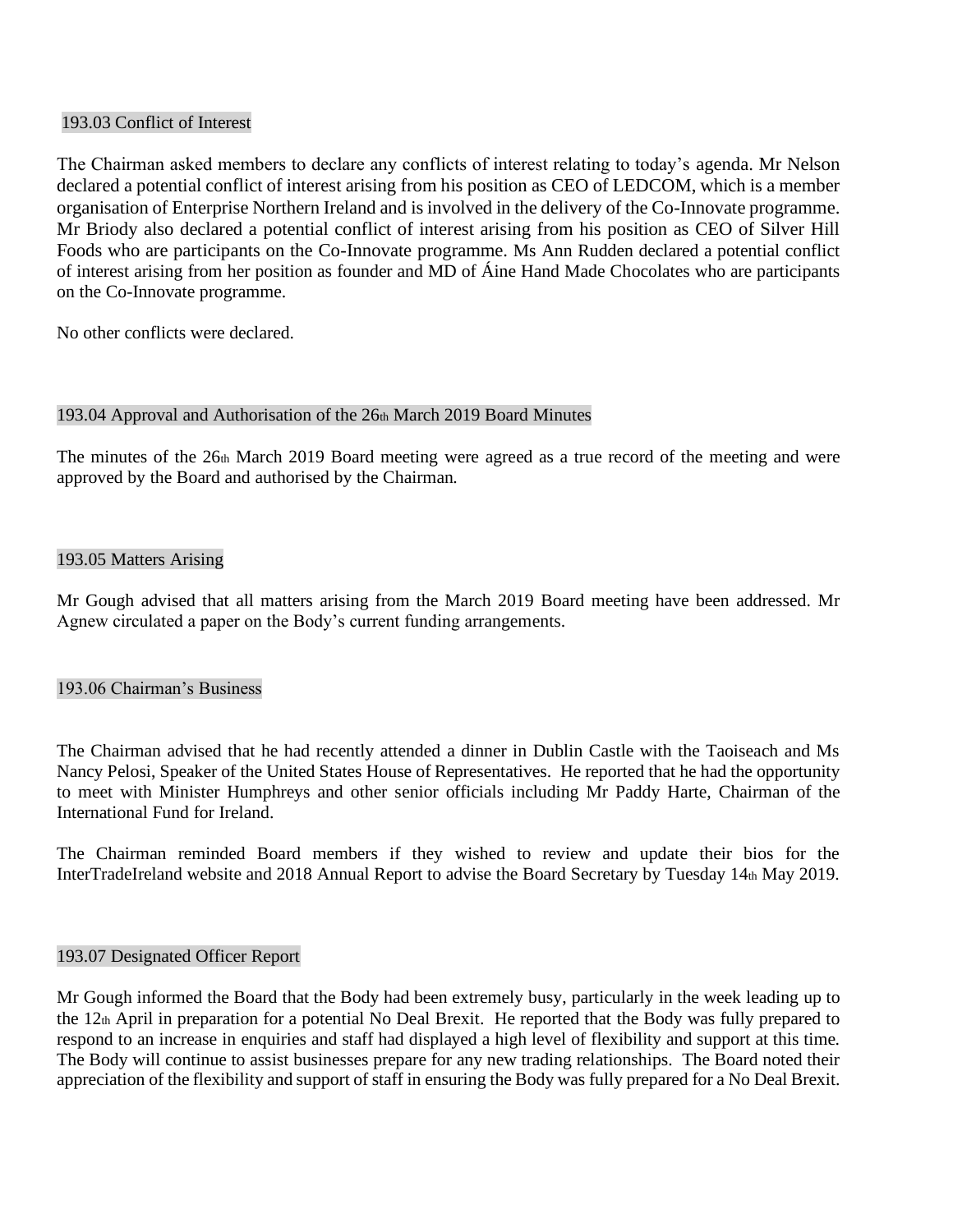Mr Gough advised that the Brexit event on 16th April organised in association with INI, FSB, IOD and NICC was a great success with over 300 businesses in attendance. The event focussed on the steps businesses can take to prepare for Brexit, with high calibre speakers including Dr Vincent Power, A&L Goodbody and Ms Karen Wheeler, Director General, HMRC. Dr. Andrew McCormick, Director General of International Relations for Brexit was also present at the event. Panels of experts in various categories including: Customs, Logistics and Supply Chain, Data and Legal, People and Business Supports provided advice to businesses.

Mr Gough reported that the Body's application for the Small Business Research Initiative Challenge Fund, has been successful. Our project, 'Better Data Better Decisions' will help provide real-time intelligence to utilise the power of an artificially intelligent big data analytics system. He advised that the project aligns with the Body's corporate strategy and wider Government strategies.

The Board agreed to review the Corporate Plan at the next Board meeting.

The Board noted the Designated Officer's report and the Chairman thanked Mr Gough for his update.

## 193.08 Board Sub Committee Reports

# *Innovation Sub Committee Report*

Mr O'Sullivan reported back from the Innovation Sub Committee meeting held on 26th March 2019. Eleven new Fusion applications and one deferral were considered and nine projects were approved at the Sub Committee meeting, with three deferred, one of which has subsequently been approved. He advised that the approvals were for twelve and eighteen month projects from an interesting mix of sectors. The second Business to Business Fusion application was also considered and approved at the Sub Committee meeting.

The Board noted the Innovation Sub Committee report and the Chairman thanked Mr O'Sullivan for his update.

## *Trade Sub Committee Report*

Mr Joy reported back from the Trade Sub Committee meeting held on 26th March 2019 which was chaired by Mr Greenfield in his absence. He advised that the Committee considered eleven new Acumen applications and ten were approved and one was deferred. A deferral from the February meeting was approved and a rejection from the February meeting was also approved following an appeal.

Mr Joy asked that the Board's appreciation be passed on to the Acumen team for their work.

The Board noted the Trade Sub Committee report and the Chairman thanked Mr Joy for his update. The Chairman also passed on his appreciation for the work done by Board Sub Committee members.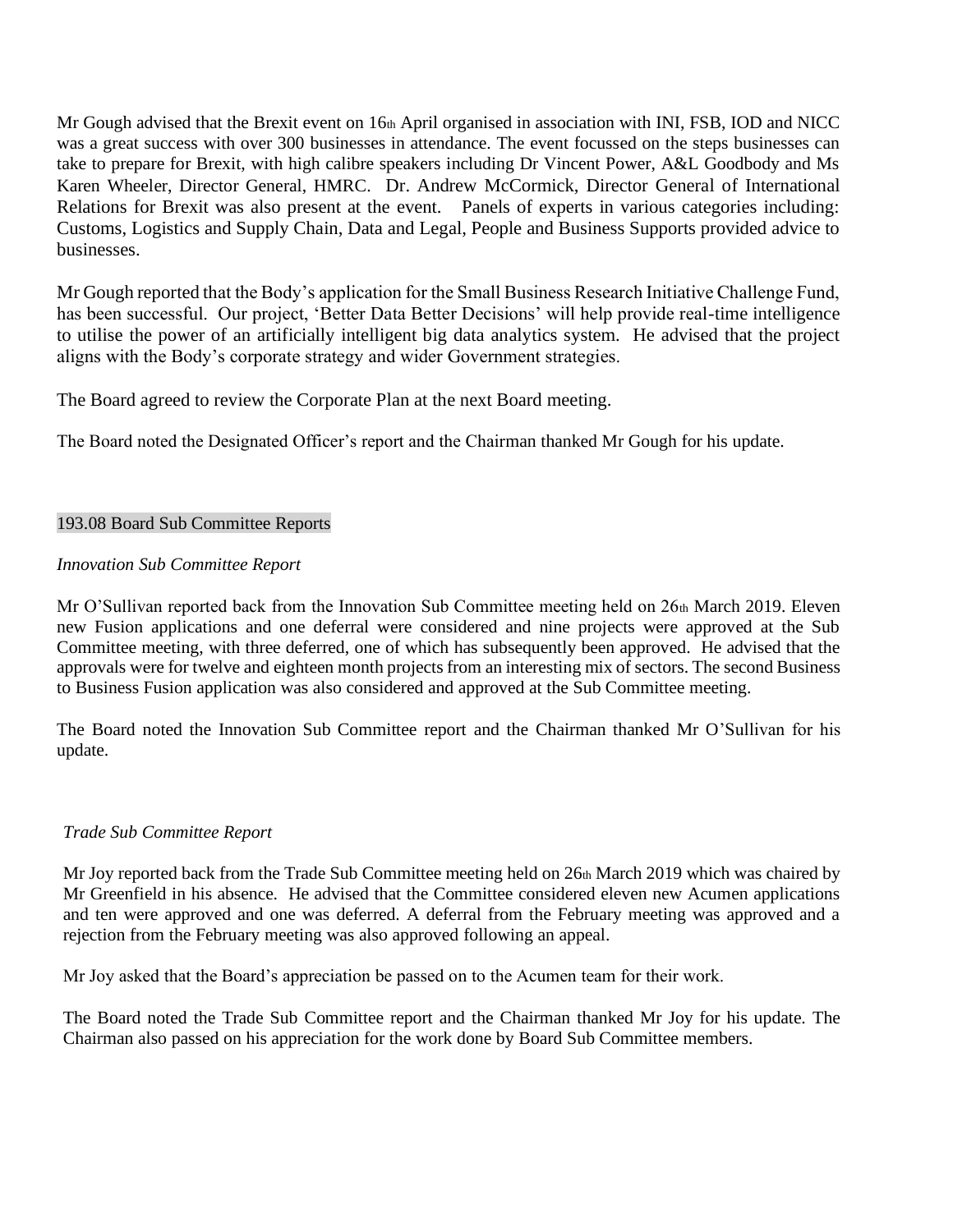#### 193.09 For Consideration, Discussion and Noting.

#### *Audit and Risk Assurance Committee Report*

Mr Agnew reported back from the Audit and Risk Assurance Committee held on 26th March 2019. He advised that the external audit was nearing conclusion. The Draft 2018 Accounts were presented to the Committee and Ms Quinn, Finance Manager had incorporated suggestions made by Committee members.

The Committee was informed that given the absence of agreed arrangements by which the UK will exit the EU, the Brexit risk had been escalated in the High-level Risk Register.

Mr Agnew advised that a draft Financial Memorandum had been received from the Finance Departments and reviewed by management and feedback has been submitted. He highlighted the Audit and Risk Assurance Committee Annual Report to the Board (which was included in the Board papers) which summarises deliberations of the Audit and Risk Assurance Committee in 2018.

The Board noted the Audit and Risk Assurance Committee Report and Annual Report to the Board. The Chairman thanked Mr Agnew for his update.

#### *Operations Directorate Progress and Activity Report*

Ms Hearty presented the Operations Directorate Progress and Activity Report. She advised that the Brexit team had been extremely busy in the run up to 12th April. There is continued demand for our supports and in particular the Brexit Advisory Service. The virtual learning environment (VLE) continues to be developed with more process improvements now in place. Ms Hearty reported that due to the high demand for the Brexit Start to Plan Vouchers, activity was being frontloaded into 2019. The Board noted this approach.

Ms Hearty informed the Board that all the necessary Departmental approvals have been received for the next phase of the Innova programme.

All trade programmes are on target and the pipelines for all are strong despite uncertainty and potential impacts of Brexit. Workshops are ongoing across the island to promote the 2019 Seedcorn Investor Readiness Competition.

Ms Hearty informed the Board that the Body had been approached by Energia Family Business Awards to participate as sponsors and judges of the 2019 Awards. She participated on the judging panel on 23rd April and highlighted the quality of applications from businesses across the island. The Body are sponsoring the Manufacturing and Engineering Family Business Award and the Awards Ceremony will take place on 24th May in the Mansion House Dublin.

The Board noted the Operations Directorate Progress and Activity reports and the Chairman thanked Ms Hearty for her update.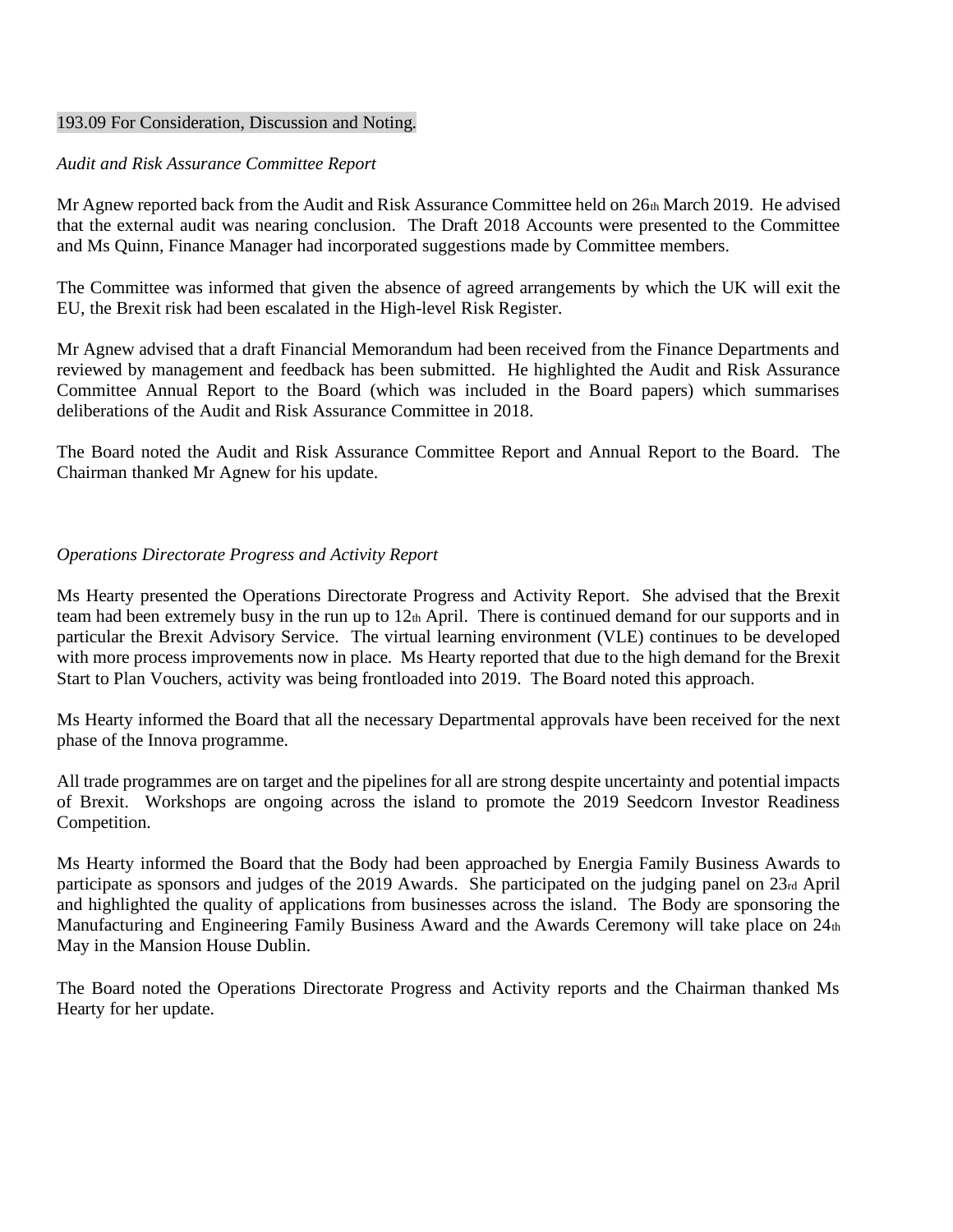#### *Governance and Financial Matters*

Mr Agnew presented the Governance and Financial Matters report. He advised that the annual NIAO audit fieldwork is nearing completion which should facilitate the certification of the accounts by the required deadline of 30th June 2019. As discussed earlier in the meeting, the Body has provided comments on the draft revised Financial Memorandum to the Sponsor Departments. Three Board members' terms of office are due to finish later this year and Mr Agnew advised that this matter would also be raised with the Sponsoring Departments.

Mr Agnew gave the Board a brief overview of the 2019 budgetary outturn to date and advised that spend was on target for the period up until 31st March.

The Board noted the Governance and Financial Matters report and the Chairman thanked Mr Agnew for his report.

### *Co-Innovate Programme Update*

Mr Neil Ryan joined the Board meeting for this agenda item. He gave an update on the progress made on the various strands. Mr Ryan informed the Board that due to uncertainty regarding Brexit, some companies are continuing to withdraw or delay their progress to other strands of the programme. This has the potential to affect the delivery of targets within the current timescales. Mr Ryan reported that this situation is being closely monitored. A review will be carried out at the end of June 2019 with a view to requesting an extension to the programme from SEUPB. The Board were informed that an extension for a six-month period could be considered.

The Chairman advised that he would be attending the next Interreg VA Programme Monitoring Committee meeting in Scotland on 30th May 2019.

The Board noted the Co-Innovate Programme report and the Chairman thanked Mr Ryan for his update.

## *Tenders and Variations to Letters of Offer/Appointment*

The Board approved Mr Agnew's request to go to competitive tender for a Contract for Services to deliver the specialist networking and co-ordination management function for the Innova Phase 3 programme for a threeyear period.

Following consideration of the draft terms of reference (which had been emailed to Board members), the Board also confirmed their approval to go to competitive tender for the Cluster and I4.0 Research Report.

## *Communications Update*

Mr Agnew presented the Communications update. He reported that the 2019 Seedcorn Investor Readiness Competition was launched at the Venture Capital Conference in April. A new online dashboard has been introduced this year, making the application process easier and more transparent for entrants. Mr Agnew